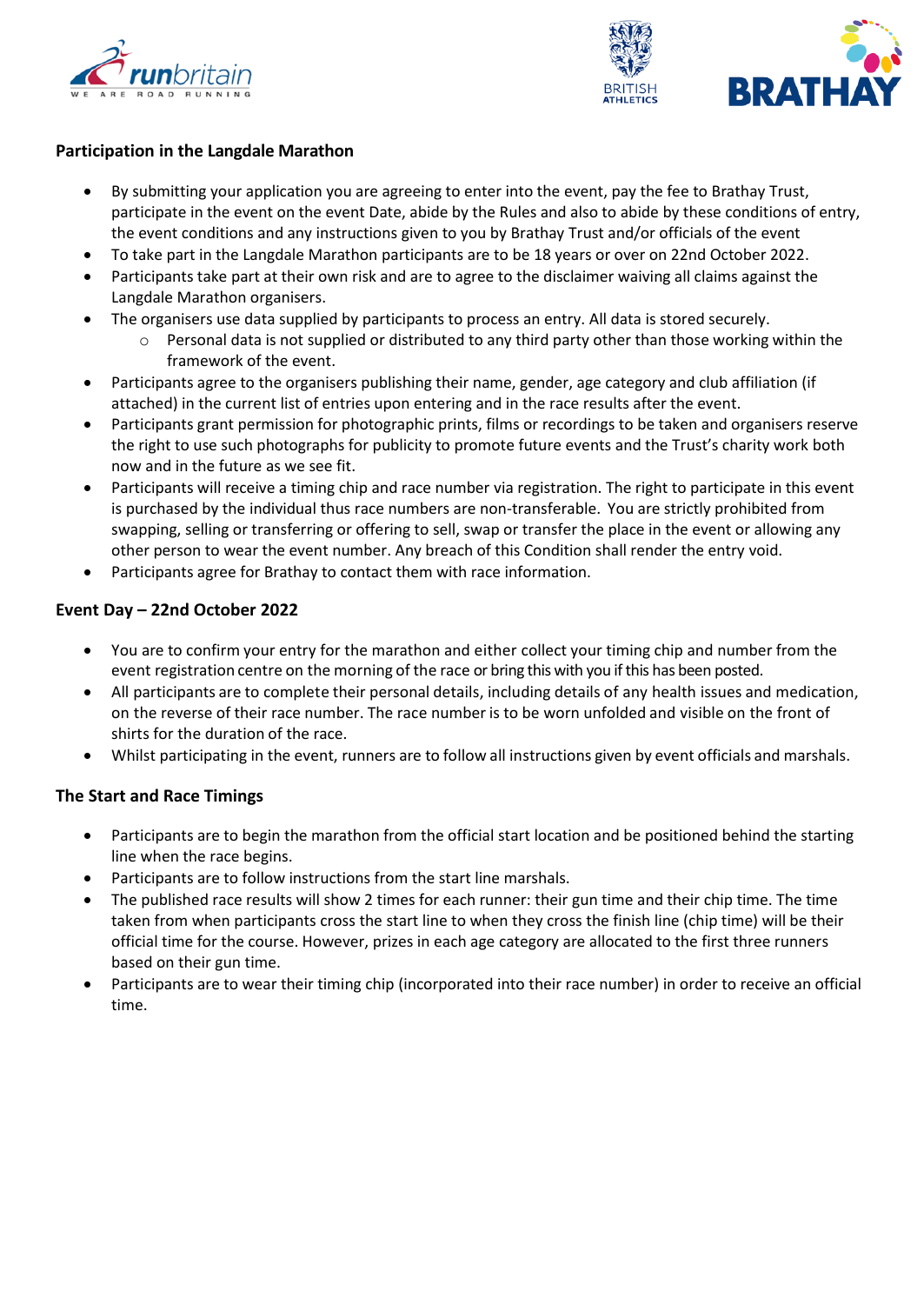



# **Safety**

- Whilst Brathay Running will take steps, that are so far as is reasonably practical, to ensure the smooth & safe running of this event, you as a participant are responsible for your own safety. In addition, whilst taking part in the event you are to not place other participants or any members of the public at risk as a result of your acts and/or omissions.
- The event is run according to UK Athletics rules, and as such the use of headphones or similar devices is not permitted. Runners wearing devices requiring headphones (excluding bone conducting headphones as per UK Athletics rules) will run the risk of disqualification. This is for safety reasons as most of the race is run on open roads.
- Unauthorised car support, bicycles, rollerblades, Nordic sticks, skateboards, baby joggers/strollers and any other wheeled devices are not permitted on the course.
- You are advised not to take part in this event if you are unwell or injured. If you retire from the event you are to inform the nearest race official or marshal.

# **Race Cancellation policy**

The Brathay Running race organisers reserve the right to cancel, delay or postpone the race due to emergency or extraordinary conditions outside of or beyond our reasonable control. These include adverse weather conditions or following instructions from the emergency services. In the unlikely event that the race is cancelled, delayed or postponed due to circumstances outside of our control, no refunds will be payable.

In the extraordinary circumstances created by the COVID-19 pandemic, we will refund 70% of the entry fee paid if the event in cancelled as a result of the pandemic. Refunds will also apply to participants who might not be able to travel due to COVID-19 restrictions (for example Tier 3 conditions) in their home area. Participants enter on the understanding that the format of the event might need to change in response to the on-going pandemic. A change in the format of the event will not warrant a refund.

# **Participant Cancellations**

If a participant wishes to cancel their entry, the following applies:

- No refunds will be paid.
- We will not defer entries to the same race the following year.
- Participants can transfer to another Brathay Challenges open event within the same financial year. Participants can only transfer their entry once. Requests to transfer to another race are to be received at least two weeks in advance on the race date. Any requests made after this time will not be valid. If participants wish to transfer into the Langdale Half Marathon, the difference will not be refunded.

# **Fundraising – Refund of Entry Fee**

- We can offer refunds of entry fees (excluding car parking tickets) to participants who raise over £175 from running the Langdale Marathon. To receive the refund participants are to fulfil the following conditions:
	- $\circ$  Sponsorship is to be fully received by Brathay Trust 1<sup>st</sup> January 2023 before a refund of the entry fee is considered.
	- $\circ$  A refund will not be offered automatically so participants are requested to contact the Brathay Running team to administer this via [running@brathaychallenges.com](mailto:running@brathaychallenges.com)

*This does not affect our cancellation terms as detailed above.*